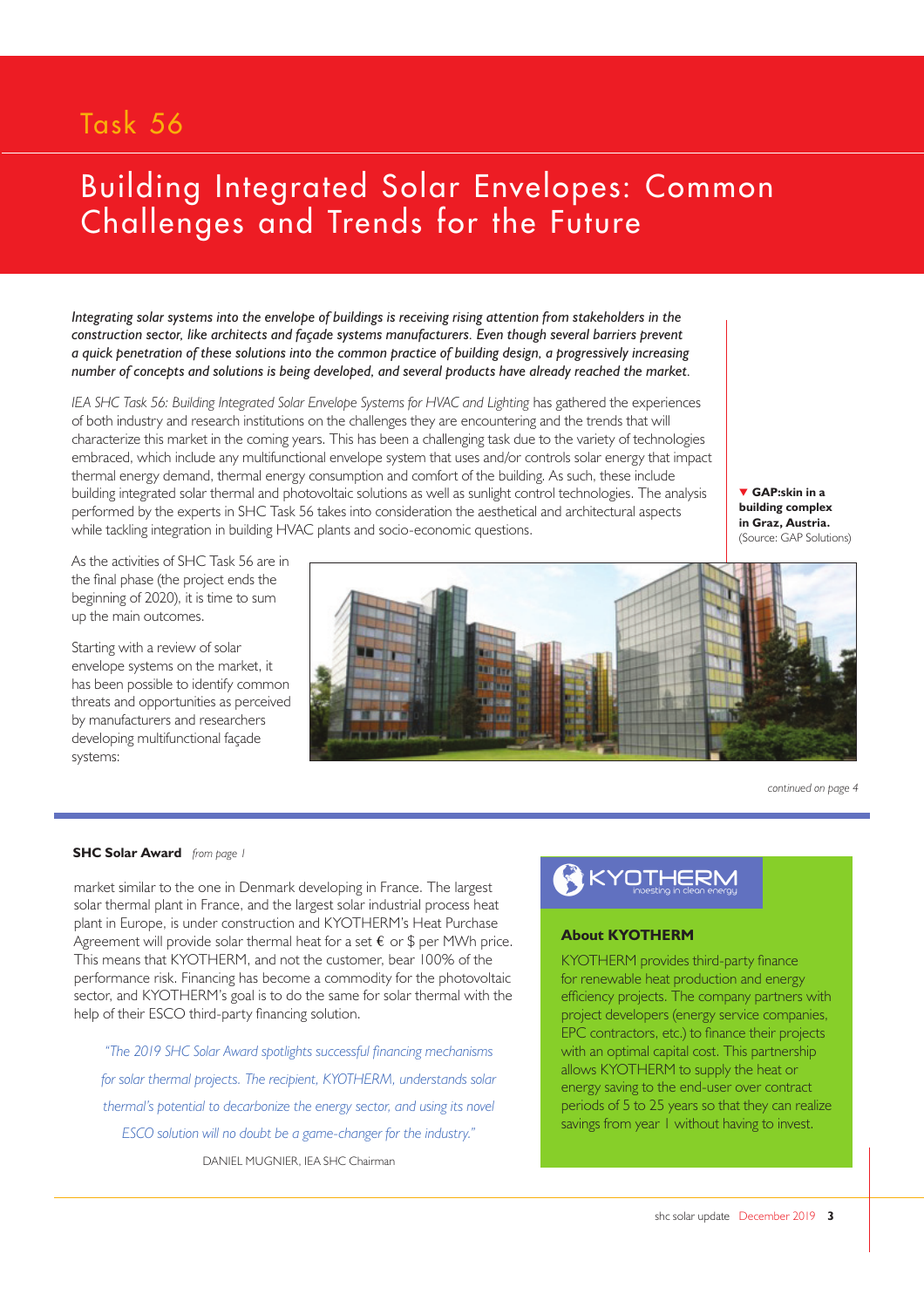#### **Integrated Solar Envelopes** *from page 3*

- **Building codes and building integration:** Solar technologies integrated into the envelope of buildings must comply with building codes and standards, which in most cases were developed for conventional envelope elements. The lack of adequate test methods and references, as well as the presence of regulatory gaps, is hindering the spread of innovative integrated products. Nevertheless, the efforts of the scientific community and the lobbying action of façade manufacturing companies can lead to a standardization process and the development of new norms, as was done for Building Integrated PV (BIPV) solutions.
- **Conservative construction sector:** The construction market is, in general, conservative compared to other sectors. While light-shading elements are nowadays consolidated praxis in new-built tertiary buildings, envelope integrated PV and solar thermal products are still a niche market. Solar innovations can hardly find a place in building practices to show an established history of successful installations. Support by decision-makers to make public buildings available to these technologies could play an important role in promoting the adoption of solar envelope solutions in both the public and private sectors.
- **Building construction process:** Achieving optimal building-integration of solar components requires adjusting the conventional design processes and roles, which may, in turn, alter 'well-oiled' procedures and be met with suspicion at first. Depending on the type of solar envelope product, the traditional roles of the façade manufacturer, HVAC installer, interior designer, etc. can overlap during the building design process as well as in the manufacturing and installation of solar envelope elements. Roles and responsibilities, information and material fluxes, liabilities and warranties, and maintenance become relevant multifaceted issues that must be cleared and planned. Although this may seem to create additional burdens on the companies involved in the construction process, the upside is that new opportunities can be generated based on innovative business models and partnerships between companies.
- **Government policies:** The policies adopted by national or supranational institutions are perceived to be determinant for promoting the adoption of Building Integrated Solar Envelope Systems. However, because this sector is highly diversified, with solutions ranging from PV and solar thermal systems to advanced



shading solutions and daylighting management, it cannot be easily targeted with a single scheme or policy action. Possible action includes policies that support solar energy production, energy efficiency, daylight and visual comfort.

**• Increased awareness:** Over the last few years, rising interest for life-cycle sustainability and human comfort in buildings has spread in the construction sector and among the general public. These movements are drivers for the adoption of solar envelopes and are often rewarded when it comes to decentralized green energy production, energy savings, blackout security and user comfort. Simultaneously, the building construction industry, especially building designers, are gradually becoming more aware of the possibilities offered by solar envelope solutions and more informed on the options viable for new constructions and retrofitted buildings.

A few significant trends identified, thanks in particular to the Task's review of products being developed and tested in laboratories and that will be reaching the market in the coming years are: **Upward view of the demonstration facade of the lumiduct BIPV system** (Source: Wellsun).